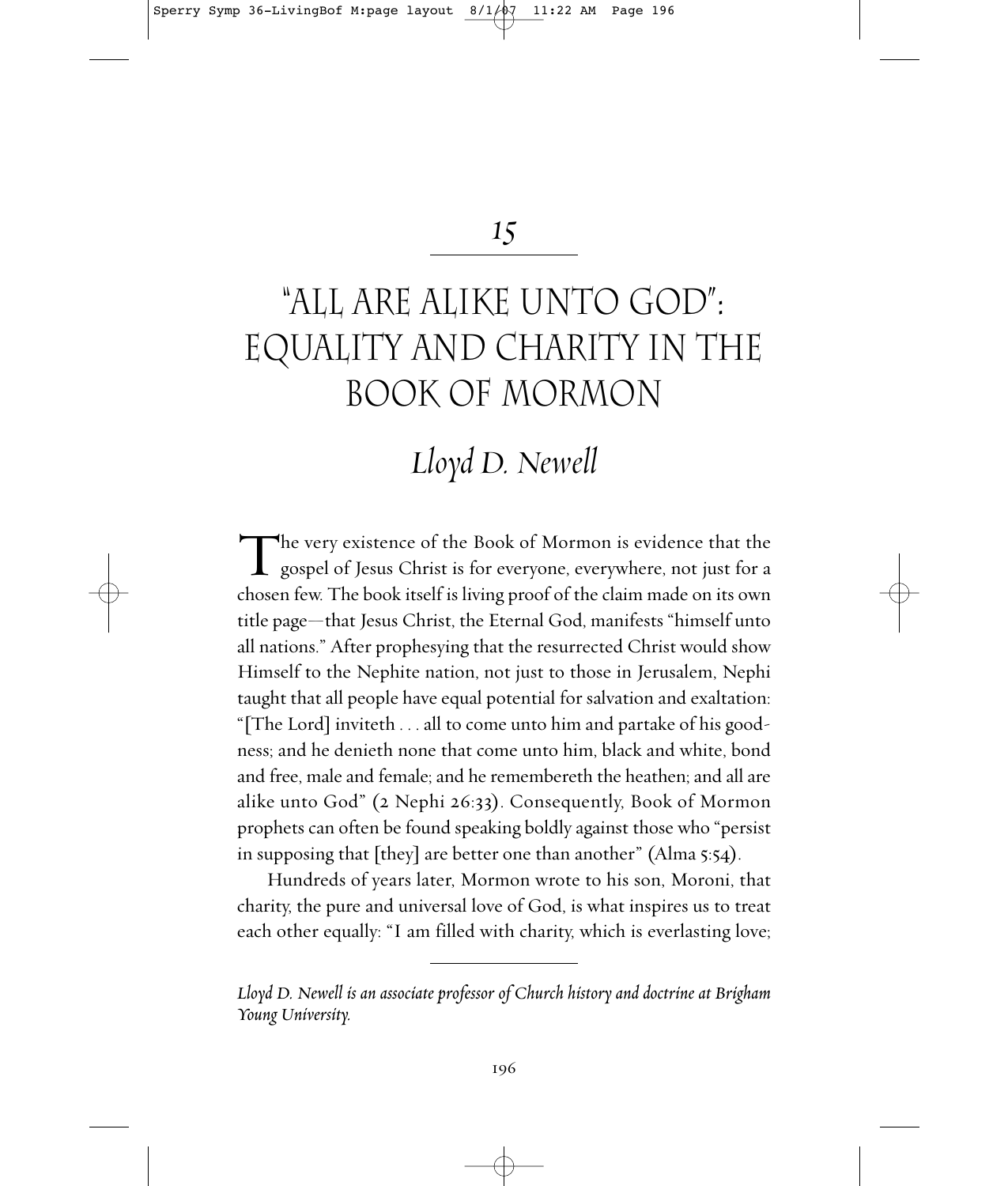wherefore, all children are alike unto me; wherefore, I love little children with a prefect love; and they are all alike and partakers of salvation. For I know that God is not a partial God, neither a changeable being; but he is unchangeable from all eternity to all eternity" (Moroni 8:17–18). God is both omniloving and omniscient. He knows and loves all His children with perfect understanding and compassion.

Equality and charity are two expressions of the same principle both require humility and meekness; both are central to the message of the Book of Mormon.<sup>1</sup> With distinct clarity, the Book of Mormon teaches over and over again that "all are alike unto God," and this simple truth is the antidote for many of the pride problems that keep people from coming unto Christ and from extending service and love to all of His children. Whenever an individual or a nation achieves greatness in the Book of Mormon, it is because the people are free with their substance and treat each other as equals. In contrast, the many tragic pitfalls of pride that the Book of Mormon outlines can be traced to a person or persons withholding charity and thinking they are above another. Alma's deep sorrow was because of the "great inequality among the people, some lifting themselves up with their pride, despising others, turning their backs upon the needy and the naked and those who were hungry, and those who were athirst, and those who were sick and afflicted" (Alma 4:12). In the kingdom of God, righteousness and devotion are what matter— not prestige, power, or possessions. Love, compassion, and abundance of heart characterize the real Christian, not acquisitiveness and selfishness. The Book of Mormon declares that the true Saints of God are those who put "off the natural man" (Mosiah 3:19) and become "new creatures" in Christ (Mosiah 27:26)—"submissive, meek, humble, patient, full of love" (Mosiah 3:19).

One group in the Book of Mormon who seemed to achieve this state, at least for a time, were the members of the Church during the first few years of Alma's service as chief judge. They were prosperous materially, but they "did not set their hearts upon riches." The spirit of equality and charity they exhibited to all, "whether out of the church or in the church," is a worthy example to the Saints of God today (see Alma 1:25–30).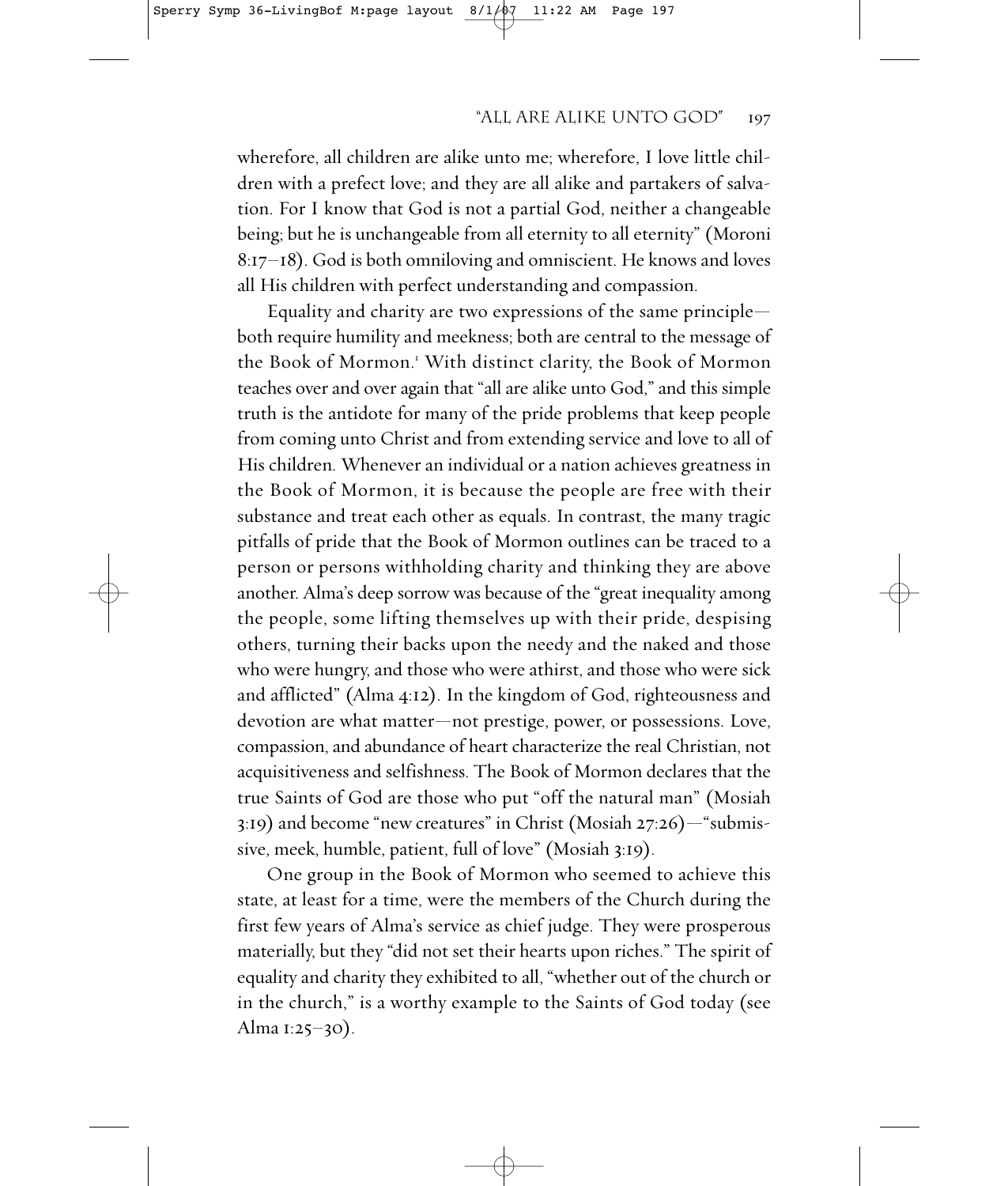# Equality and Charity in the Church

As members of the Lord's Church, we are a congregation of equals. As in the Church in Alma's day, the teacher is no better than the learner, the leader no better than those who are served (see Alma  $1:26$ ).<sup>2</sup> We each have individual interests and strengths, unique talents and gifts, and we have our share of weaknesses and foibles. The purpose of the Church is to make us better, to give us opportunities to fellowship with the Saints (see Ephesians 2:19), and ultimately to bring us to Christ. In this regard, we are equal. Even when members of our Church have attained notoriety in their professional, public, or private lives, they come to church on Sunday as every other member of the congregation— in need of the Lord's grace and prepared to partake of His sacrament. An eminent professor may sit in the congregation and listen to a thirteen- year- old give a talk on faith. A corporate executive may sit in counsel with a plumber who is called to preside over him. Though an individual member may have outstanding skills and experience as an administrator or teacher, he or she can't demand more attention, garner special favors, or change a Church program. The civic leader, the schoolteacher, the prominent business person, the retail clerk, and the professional athlete are simply members of the household of faith— and all are alike.

No one is above another in the kingdom of God. We serve in callings for a season and then are released. We serve humbly in whatever calling may come through the Lord's appointed representatives. President Gordon B. Hinckley explained the importance of every calling in this way: "We are all in this great endeavor together. We are here to assist our Father in His work and His glory, 'to bring to pass the immortality and eternal life of man' (Moses 1:39). Your obligation is as serious in your sphere of responsibility as is my obligation in my sphere. No calling in this church is small or of little consequence. All of us in the pursuit of our duty touch the lives of others. To each of us in our respective responsibilities the Lord has said: 'Wherefore, be faithful; stand in the office which I have appointed unto you; succor the weak, lift up the hands which hang down, and strengthen the feeble knees'  $(D&C 8I:5).$ "

So we speak in Church one week and then clean the chapel or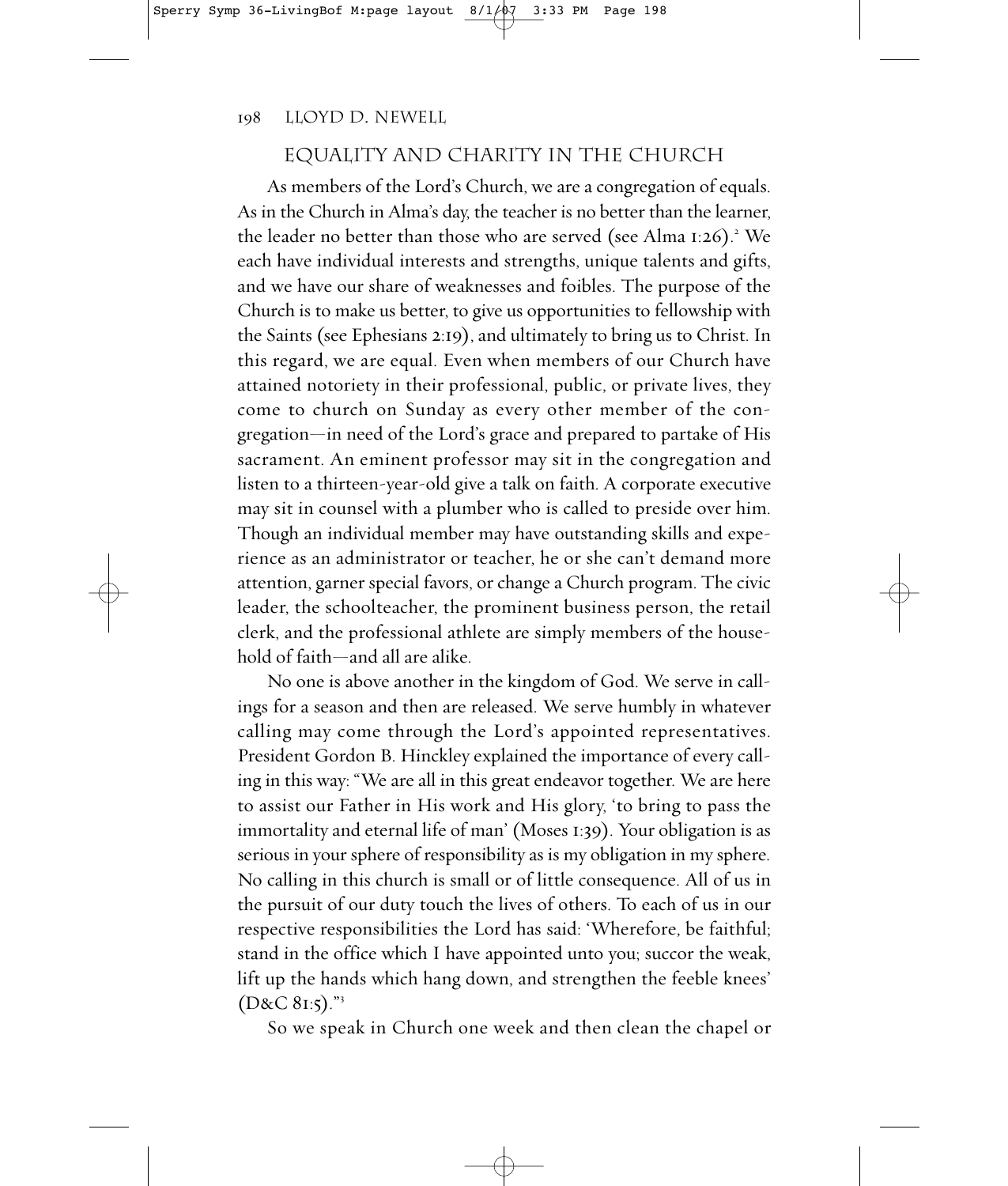shovel snow off the sidewalks the next week; sometimes we teach a gospel lesson, and other times we listen as others teach; we preside in council with members of our branch, ward, or stake, and when released, we sustain others who preside. All the while, we see each other's weaknesses and foibles, even in our leaders, yet we choose to love and sustain them anyway as they serve worthily and faithfully in callings. This process elevates all members of the congregation and affirms the doctrine of equality and unity. We recognize that some have more and different talents than others, but we believe everyone is capable of serving in some way.

Of course, we also know that no member of the Church is perfect. We're all on common ground as we try to overcome the world and move toward exaltation, and we're all at different places along the pathway of spiritual development. President George Albert Smith said:

One of the beautiful things to me in the Gospel of Jesus Christ is that it brings us all to a common level. It is not necessary for a man to be a president of a stake, or a member of the Quorum of the Twelve, in order to attain a high place in the celestial kingdom. The humblest member of the Church, if he keeps the commandments of God, will obtain an exaltation just as much as any other man in the celestial kingdom. The beauty of the Gospel of Jesus Christ is that it makes us all equal in as far as we keep the commandments of the Lord. In as far as we observe to keep the laws of the Church we have equal opportunities for exaltation. As we develop faith and righteousness our light is made to shine as a guide and blessing to those with whom we mingle.<sup>4</sup>

The gospel teaches us that we need each other in order to become all that we're capable of becoming. We need the growth that comes from using our agency to obey and endure faithfully, to serve and sustain humbly.

Leaders and teachers who understand this will not use their callings to draw attention to themselves. When we serve as the Savior would have us serve, our focus is on loving and blessing those we serve, on helping them come unto Christ. Elder Dallin H. Oaks gave us a vivid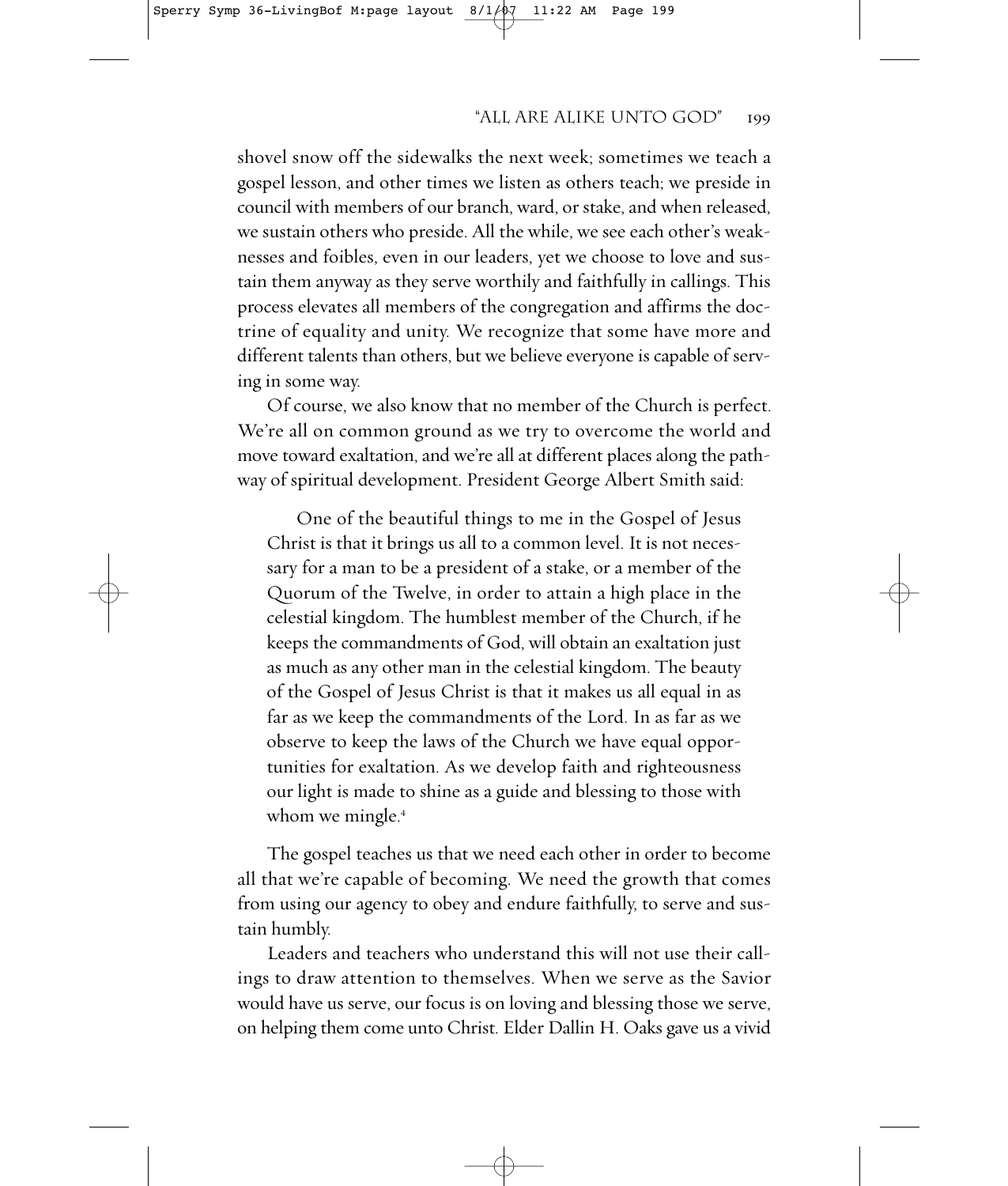example of what dedicated service in the Church looks like in a gospel teacher:

A gospel teacher, like the Master we serve, will concentrate entirely on those being taught. His or her total concentration will be on the needs of the sheep— the good of the students. A gospel teacher does not focus on himself or herself. One who understands that principle will not look upon his or her calling as "giving or presenting a lesson," because that definition views teaching from the standpoint of the teacher, not the student.

Focusing on the needs of the students, a gospel teacher will never obscure their view of the Master by standing in the way or by shadowing the lesson with self- promotion or self interest. This means that a gospel teacher must never indulge in priestcrafts, which are "that men preach and set themselves up for a light unto the world, that they may get gain and praise of the world" (2 Ne. 26:29). A gospel teacher does not preach "to become popular" (Alma 1:3) or "for the sake of riches and honor" (Alma 1:16). He or she follows the marvelous Book of Mormon example in which "the preacher was no better than the hearer, neither was the teacher any better than the learner" (Alma 1:26). Both will always look to the Master.5

We truly are all in this together. Yet while we are all "alike unto God" (2 Nephi 26:33) (and hopefully to each other), we are not equal in authority. At any given time, we defer to the leaders who have been called by God to have stewardship over us. Our very salvation depends on our freely following the counsel of living prophets, on our being submissive to guidance from the Lord's authorized representatives. President James E. Faust has said, "To stay on the right track, we must honor and sustain those who hold the presiding priesthood keys." Ultimately, however, we are all called by the same God, and we all answer to Him for the way we fulfill our callings.

President Faust continued: "We are reminded that many are 'called, but few are chosen.' When are we chosen? We are chosen by the Lord only when we have done our best to move this holy work forward through our consecrated efforts and talents."6 Though callings come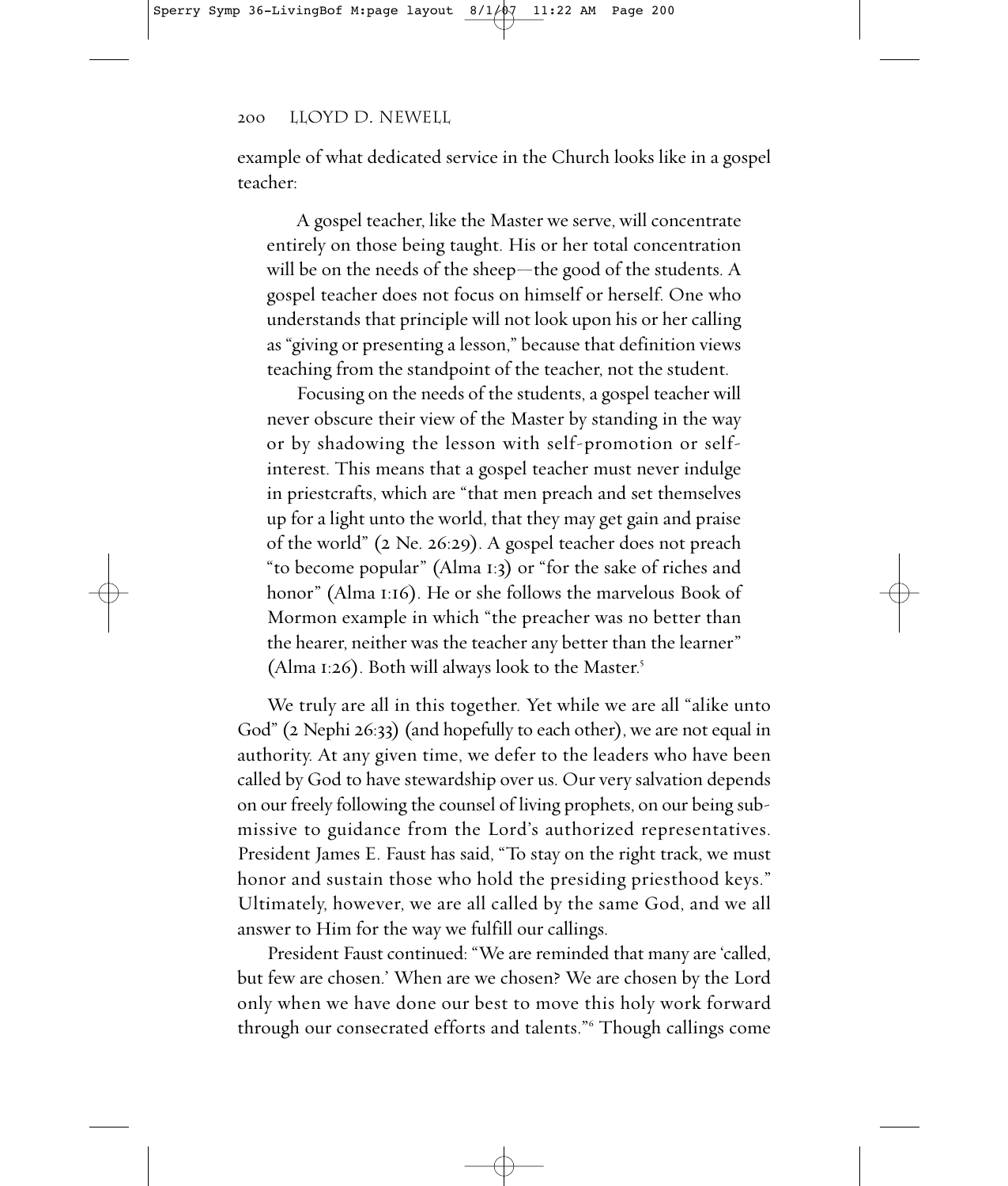and go, while we have them they ought to be taken seriously. At some future day, we will each hear the voice of the Lord calling us to account for our stewardships. This accounting will occur when we are called up to "stand before [the Lord] at the great and judgment day" (2 Nephi 9:22). Elder James E. Talmage put it this way: "Of every one shall be demanded a strict and personal accounting for his stewardship, a report in full of service or of neglect, of use or abuse in the administration of the trust to him committed."7 One bishop said upon his release, "I hope I've made a difference in the lives of the members of my ward. I hope I've helped bring them to Christ. I've tried my best and learned a lot. I've loved serving. But this is not my ward— it's the Lord's. I'm now happy to take my place in the congregation and follow the counsel of our new bishop."8 As members of the household of faith and the kingdom of God on earth, we have countless opportunities to choose to serve and sustain, to lead and to follow. We thereby reap the spiritual growth, love, and joy that come of humility and consecration— all of which brings us closer to the Savior, individually and as a Church.

## Equality and Charity outside the Church

Feelings of equality and charity are not for members of the Church alone. As Church members truly cultivate these feelings, their love extends far beyond the boundaries of Church membership. True humility and meekness leads to a generosity of spirit that reaches to all of God's children— everywhere. The Saints in Alma's day "did not send away *any* who were naked, or that were hungry, or that were athirst, or that were sick, or that had not been nourished; . . . they were liberal to all, both old and young, both bond and free, both male and female, whether out of the church or in the church, having no respect to persons as to those who stood in need" (Alma 1:30; emphasis added). King Benjamin taught, "When ye are in the service of your fellow beings ye are only in the service of your God" (Mosiah 2:17). *Fellow beings* clearly means more than the believers, more than active, temple-going Saints of God. *Fellow beings* implies *all* people. Benjamin taught that when you have "come to the knowledge of the glory of God" and "have known of his goodness and have tasted of his love, and have received a remission of your sins," then "ye yourselves will succor those that stand in need of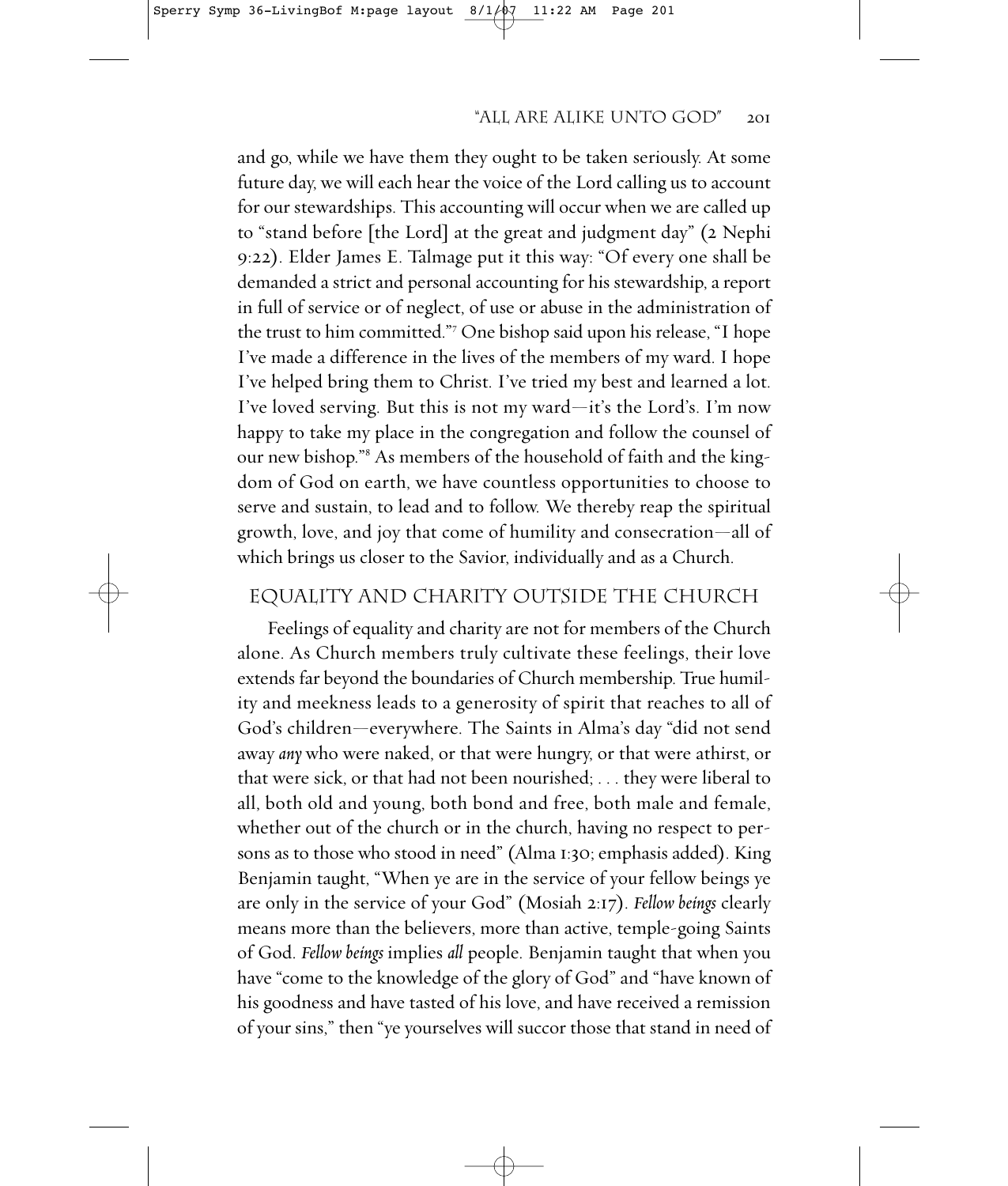your succor; ye will administer of your substance unto him that standeth in need; and ye will not suffer that the begger putteth up his petition to you in vain, and turn him out to perish" (Mosiah 4:11, 16). Jacob similarly did not limit the charity he professed: "Be familiar with all and free with your substance" (Jacob 2:17).

As we strive to become more like Christ, we love and serve *all* of God's children without regard to their race, religion, or socioeconomic status. The Prophet Joseph Smith said, "Love is one of the chief characteristics of Deity, and ought to be manifested by those who aspire to be the sons of God. A man filled with the love of God, is not content with blessing his family alone, but ranges through the whole world, anxious to bless the whole human race."9 Elder Dallin H. Oaks similarly explained:

The Bible tells us how God made a covenant with Abraham and promised him that through him all "families" or "nations" of the earth would be blessed (see Genesis 12:3; 22:18). What we call the Abrahamic covenant opens the door for God's choicest blessings to all of His children everywhere. The Bible teaches that "if ye be Christ's, then are ye Abraham's seed, and heirs according to the promise" (Galatians 3:29; see also Abraham 2:10). The Book of Mormon promises that all who receive and act upon the Lord's invitation to "repent and believe in his Son" become "the covenant people of the Lord" (2 Nephi 30:2). This is a potent reminder that neither riches nor lineage nor any other privileges of birth should cause us to believe that we are "better one than another" (Alma 5:54; see also Jacob 3:9). Indeed, the Book of Mormon commands, "Ye shall not esteem one flesh above another, or one man shall not think himself above another" (Mosiah 23:7). 10

All of God's children are alike with regard to opportunity and gospel possibilities: all will either have occasion to receive gospel truth here, or else that privilege will be granted hereafter in the spirit world. The gospel and its blessings are to go to all nations and lineages before the Second Coming of the Lord.

In the meantime, "we claim the privilege of worshiping Almighty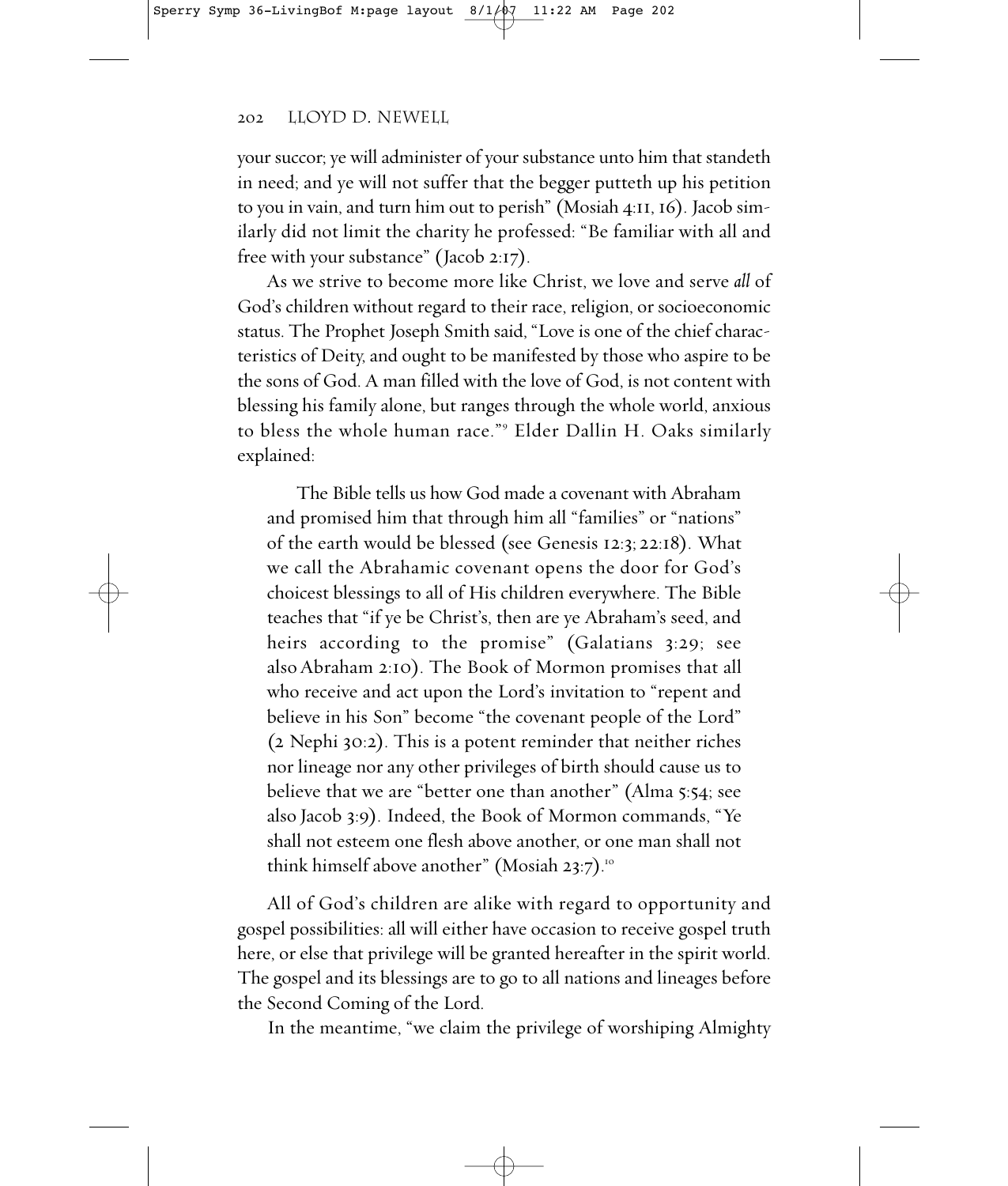God according to the dictates of our own conscience, and allow all men the same privilege, let them worship how, where, or what they may" (Articles of Faith 1:11). We have been blessed with the fulness of the gospel, but this does not make us superior in any way to those who have not been, as yet, so blessed. Actually, it makes us more accountable to the Lord (see D&C 82:3). No one will be eternally disadvantaged for failing to live a truth or understand a principle of which he was ignorant. God has grander expectations of those who have received the revealed witness and who have been blessed and prospered by it. We are expected— no, required— to be true to the light we possess, to live a life worthy of what our loving Lord has bestowed upon us. But we are certainly not above the countless other sons and daughters of God spread throughout the earth.

As partakers of the precious and transcendent gift of the gospel, we realize that this knowledge is ours to share. We, like Alma and his people, should be liberal to all, gathering ourselves together often to join in fasting and prayer in behalf of those who do not know the restored gospel (see Alma 6:5–6; see also Alma 5:49). The knowledge of our blessings and responsibilities should fill us with humility and love for those who are not yet partakers of the fulness of the gospel. Instead of arrogance, we feel a deep sense of accountability; in place of conceit, we experience a mighty change of heart and feel "to sing the song of redeeming love" (Alma 5:26). More than anything, when we live the gospel of Jesus Christ, we feel of His pure love and want others to feel that love from us (see Moroni 7:47). President Howard W. Hunter spoke of our responsibility:

We wish that men and women everywhere could understand and find the joy and peace that come from the knowledge that all people are children of God and therefore brothers and sisters— literally, actually, and in fact, regardless of race, color, language, or religious belief. . . .

We are reminded as we participate in conference of the deep commitment we have to our fellowmen, our brothers and sisters throughout the world. It is a commitment to share with them a gift that has come to us and the greatest gift we could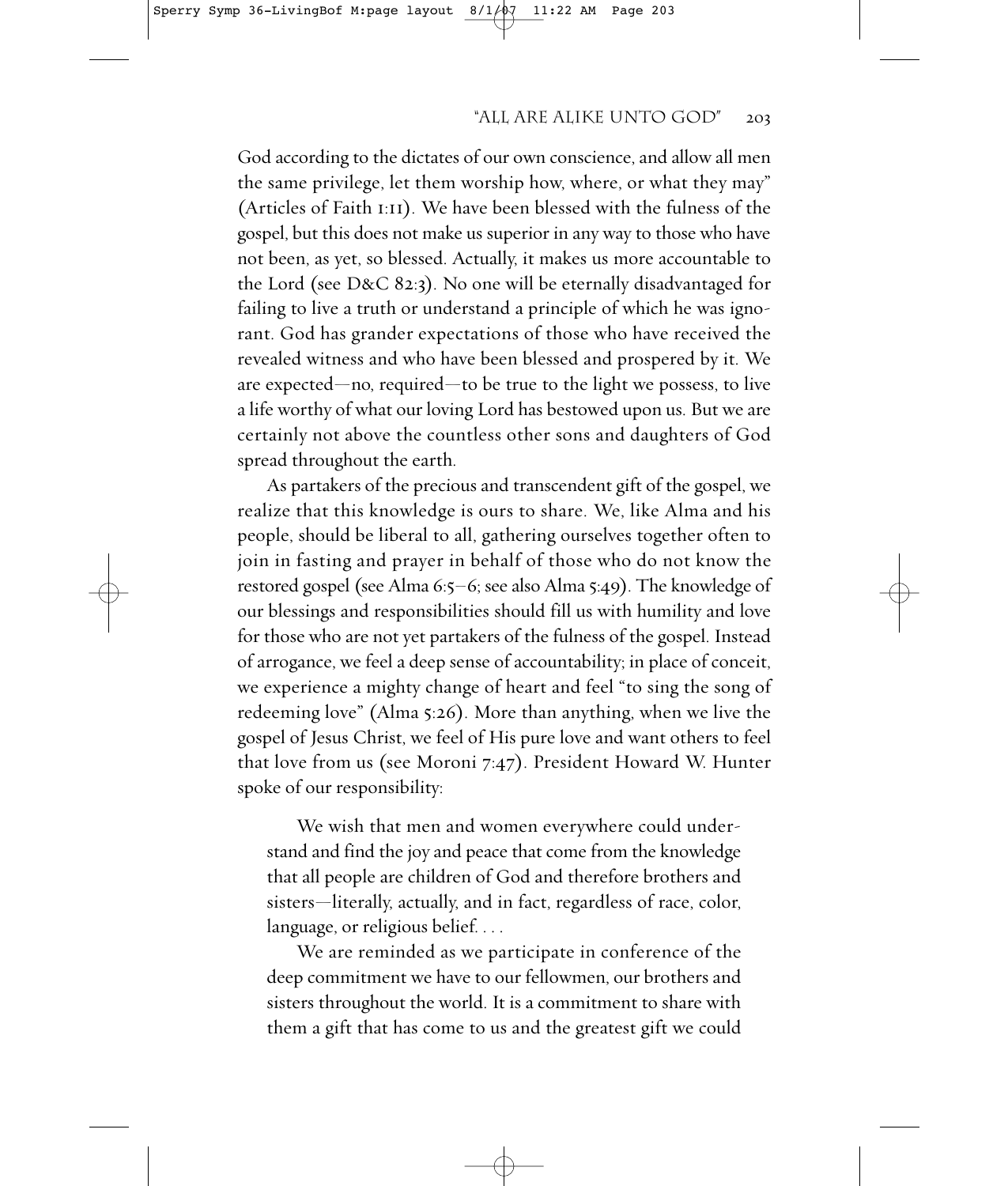Sperry Symp 36-LivingBof M:page layout  $8/1/67$  11:22 AM Page 204

#### 204 Lloyd D. Newell

give to them— an understanding of the fulness of the gospel. We are committed to declare to all the world that Jesus of Nazareth is the Savior of mankind, that he has paid for our sins by his atoning sacrifice, that he has risen from the dead, and that he lives today. Our responsibility is to help the people of the world understand the true nature of our Father in Heaven: that he is a personal God, a loving father, and one to whom each of us may go with our problems and concerns.<sup>11</sup>

As we turn our hearts to the Savior, our hearts turn to our brothers and sisters of other faiths at the same time. We feel to extend to them the same brief but profound invitation the Master offered to two of His future disciples early in His ministry: "Come and see" (see John 1:38–39). Several years ago, Elder Alexander B. Morrison of the Seventy used these words to teach us about the abundance of heart that is manifest in those who truly come unto the Lord: "'Come and see,' and as you do so your eyes will be opened and you will *really* see, perhaps for the first time, who *you* are, and who *He* is. You will come to see yourself as a child of God, of divine parentage, possessed of infinite capacities to grow spiritually and become more like Him. You will come to understand that God 'hath made of one blood all nations of men for to dwell on all the face of the earth' (Acts 17:26) and you will see all men everywhere as your brothers and all women as your sisters, with all that implies in terms of sibling responsibility."<sup>12</sup>

The Lord invites *all* His beloved children to come unto Him, and so do His true followers. Elder Oaks, commenting on Nephi's declaration that "all are alike unto God" (2 Nephi 26:33), further illuminated this truth:

"He inviteth them all." We understand "male and female." We also understand "black and white," which means all races. But what about "bond and free"? *Bond*— the opposite of free means more than slavery. It means being bound (in bondage) to anything from which it is difficult to escape. *Bond* includes those whose freedom is restricted by physical or emotional afflictions. *Bond* includes those who are addicted to some substance or practice. *Bond* surely refers to those who are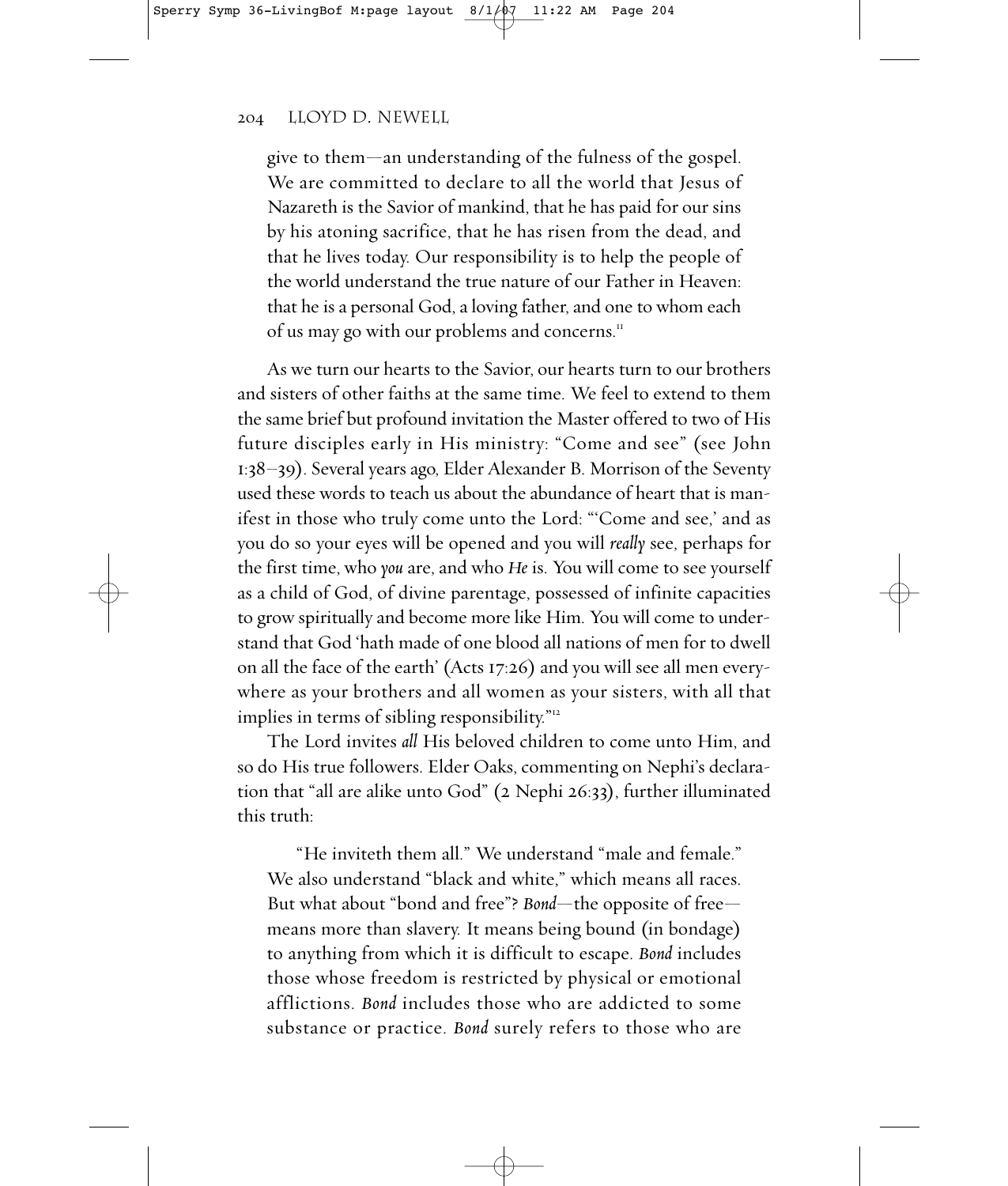#### "All are alike unto god" 205

imprisoned by sin—"encircled about" by what another teaching of the Book of Mormon calls "the chains of hell" (Alma 5:7). *Bond* includes those who are held down by traditions or customs contrary to the commandments of God (see Matthew 15:3–6; Mark 7:7–9; D&C 74:4–7; D&C 93:39). Finally, *bond* also includes those who are confined within the boundaries of other erroneous ideas. The Prophet Joseph Smith taught that we preach to "liberate the captives." [*History of the Church,* 2:229.] Our Savior "inviteth . . . all to come unto him and partake of his goodness; . . . he denieth none that come unto him . . . ; and all are alike unto God."<sup>3</sup>

As Church members, we should reach out to all peoples of the world with love and friendship. Some of the ways we can do this are through Church welfare and humanitarian efforts, broadcasting and media outreach, missionary and service work, family history resources, and, most important, living personal lives of charity. As members of the Church, such outreach and exemplary living are both an obligation and an opportunity. President Hinckley said, "We have an obligation to reach out beyond ourselves to help those in distress and trouble and difficulty wherever they may be, be they members of the Church or not."14 He also explained that where much is given much is required:

How blessed we are. How fortunate we are in our knowledge of these transcendent truths.

But may I say, as I have said in the past, our membership in this Church, with eligibility for all of the blessings that flow therefrom, should never be any cause for self- righteousness, for arrogance, for denigration of others, for looking down upon others. All mankind is our neighbor. When asked which was the greatest commandment of the law, the Lord said: "Thou shalt love the Lord thy God with all thy heart, and with all thy soul, and with all thy mind. . . . [And] thou shalt love thy neighbour as thyself" (Matthew 22:37, 39).

Regardless of the color of our skin, of the shape of our eyes, of the language we speak, we all are sons and daughters of God and must reach out to one another with love and concern.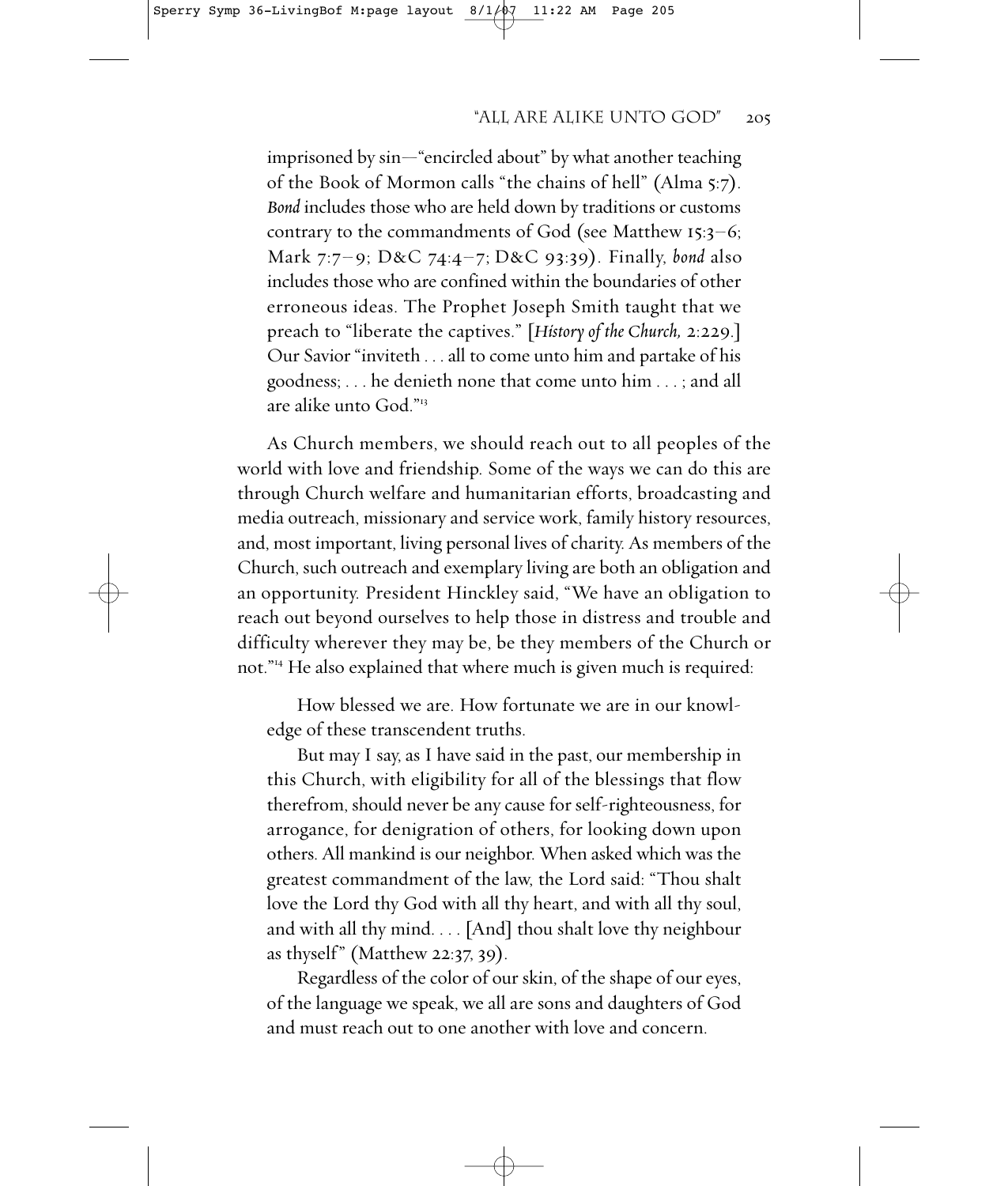Wherever we may live we can be friendly neighbors. Our children can mingle with the children of those not of this Church and remain steadfast if they are properly taught. They can even become missionaries to their associates.<sup>15</sup>

# Equality and Charity in Our Personal Character

Unfortunately, the equality and charity that the Saints achieved in Alma's day did not last in the Church collectively. But there is no reason these doctrines cannot become a permanent part of our personal character. As we truly understand the doctrine of equality and charity, we are changed. We draw closer to the Savior and more fully live His gospel, the doctrine taught by Jesus Christ and by His apostles and prophets. President Boyd K. Packer taught: "True doctrine, understood, changes attitudes and behavior. The study of the doctrines of the gospel will improve behavior quicker than a study of behavior will improve behavior."16 The Savior drew upon the power of doctrinal truth to open our eyes and hearts. Alma likewise understood the power of true doctrine: "And now, as the preaching of the word had a great tendency to lead the people to do that which was just— yea, it had had more powerful effect upon the minds of the people than the sword, or anything else, which had happened unto them— therefore Alma thought it was expedient that they should try the virtue of the word of God" (Alma 31:5). The virtue of the word of God changes lives. Doctrinal verities can open minds to see spiritual things not visible to the natural eye; they can open hearts to feelings of the love of God and to a love for truth.<sup>17</sup>

For example, a teacher who has internalized the vital doctrines of equality and charity will treat class members like herself, not esteeming herself above her brothers and sisters in the congregation (see Jacob 2:17). A true disciple- leader will know that "none is acceptable before God, save the meek and lowly in heart" (Moroni 7:44) and will have no desire to excel over his companions in the work of the Lord (see D&C  $58:40-41$ ). Truly understanding doctrine—and living it—does not elevate us above others and invite self- righteousness; it invokes true humility and charity that leads us to love and serve others.

Love is the essence of the gospel of Jesus Christ. One of love's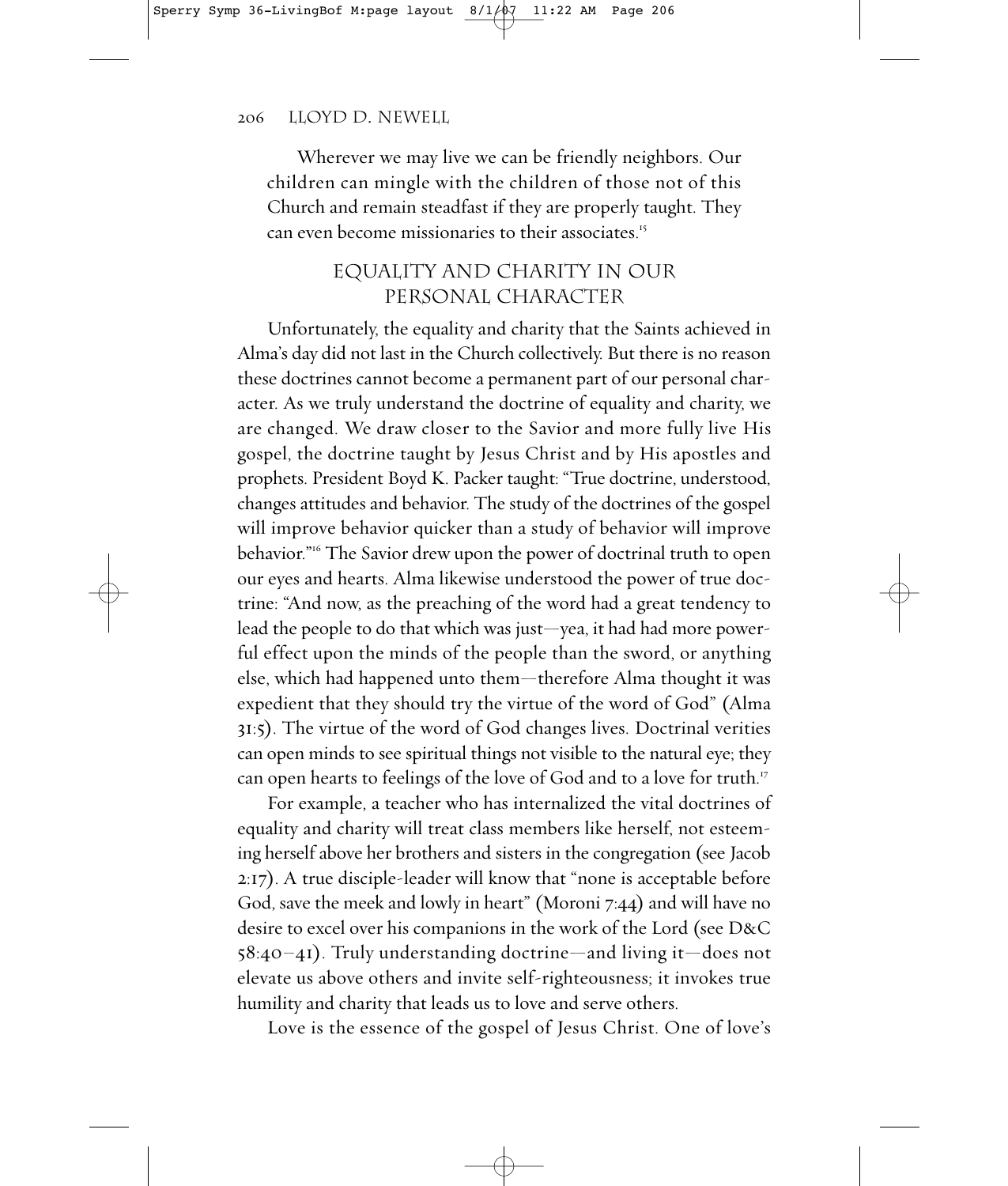#### "All are alike unto god" 207

greatest manifestations is humility. And one of love's greatest inhibitors is pride. In the Book of Mormon— and most certainly in our indi vidual lives— pride is an insidious, ever- encroaching, and pervasive plague. We cannot race against each other when it comes to righteousness; competition would only hinder our spiritual development. We are here to more fully come unto Christ and to help others do the same. Janette C. Hales of the Young Women general presidency wisely said: "A pattern of righteousness is worthy of duplication, yet there are those who suppose that our righteousness involves climbing some imaginary vertical ladder. We then think we hasten our progress by trying to get above or ahead of others. I believe this is pride. . . . Righteousness is reproduced horizontally, not vertically. When we establish a pattern of righteousness in our lives, we commit to our Heavenly Father to do all in our power to help others reproduce this pattern in their lives. This can happen over and over until, as it says in Isaiah, 'the inhabitants of the world will learn righteousness' (Isa. 26:9.)"<sup>18</sup>

President Spencer W. Kimball described the "pattern of righteousness" expected of true Christians in this way:

First is *love.* The measure of our love for our fellowman and, in a large sense, the measure of our love for the Lord, is what we do for one another and for the poor and the distressed.

"A new commandment I give unto you, That ye love one another; as I have loved you, that ye also love one another.

"By this shall all men know that ye are my disciples, if ye have love one to another." (John 13:34–35; see Moro. 7:44–48 and Luke 10:25–37; 14:12–14.)

Second is *service.* To serve is to abase oneself, to succor those in need of succor, and to impart of one's "substance to the poor and the needy, feeding the hungry, and suffering all manner of afflictions, for Christ's sake." (Al. 4:13.)

"Pure religion and undefiled before God and the Father is this, To visit the fatherless and widows in their affliction, and to keep himself unspotted from the world." (James 1:27.)<sup>19</sup>

This is the highest Christian command and the surest manifestation of our devotion to the Lord's ideals of living. Love is the measure of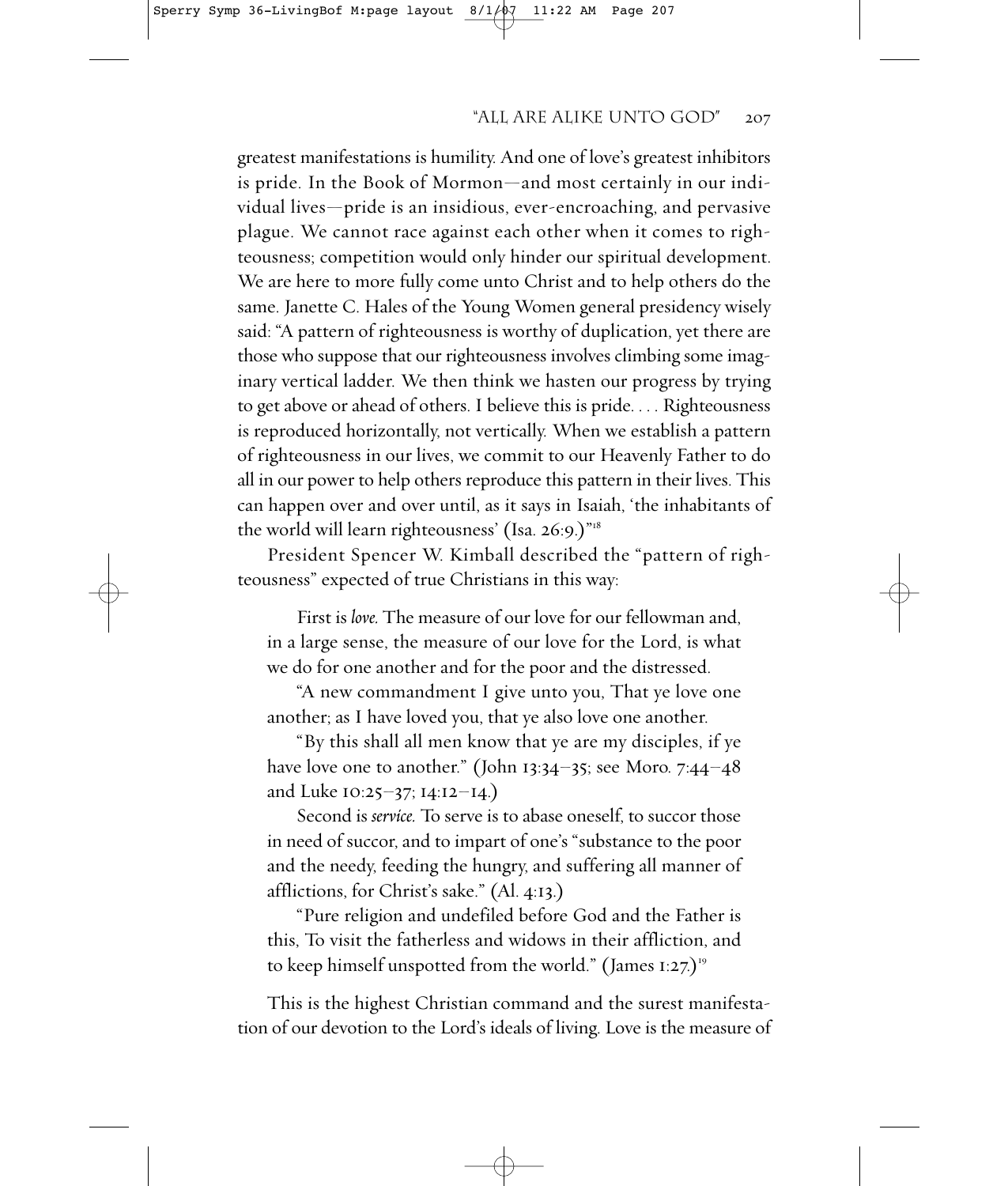our faith and the substance of our discipleship. Our love for God is demonstrated in our actions and interactions with others. It is not that our good works save us, but our loving thoughts and deeds are an indication of what we are *becoming* because we have turned our hearts over to Christ. Those filled with this pure love also enjoy its accompanying virtues: happiness, generosity, kindness, compassion, and thankfulness.

Genuine love and humility creates in us an abundance of heart that will bless all with whom we come in contact. Elder Joseph B. Wirthlin encouraged us:

Always be willing, even anxious, to help others. Nothing else you do will give you the same genuine satisfaction and joy within because, and I quote, "when ye are in the service of your fellow beings ye are only in the service of your God." (Mosiah 2:17.) Ignoring the needs of others is a serious sin. Think of the words of Alma to the people of the Church in Zarahemla. He asked: "Will ye . . . persist in the wearing of costly apparel and setting your hearts upon the vain things of the world, upon your riches? Yea, will ye persist in supposing that ye are better one than another; . . .

"Yea, and will you persist in turning your backs upon the poor, and the needy, and in withholding your substance from them?" (Alma 5:53–55.)

King Benjamin taught that we must care for those in need— the poor, hungry, naked, and sick— both spiritually and temporally if we are to receive a remission of our sins from day to day or, in other words, if we are to walk guiltless before God. (See Mosiah  $18:29.$ )<sup>20</sup>

The power of love and humility to transform (both us and others) is one of life's sweetest joys. Love and humility, equality and charity, can work mighty miracles. When we are humble, we realize our dependence upon the Lord, and we have more hope. When we have charity, we are more patient, more tolerant, more forgiving, and more loving. President Hinckley said: "Love is of the very essence of life. . . . Love is the security for which children weep, the yearning of youth, the adhesive that binds marriage, and the lubricant that prevents devastating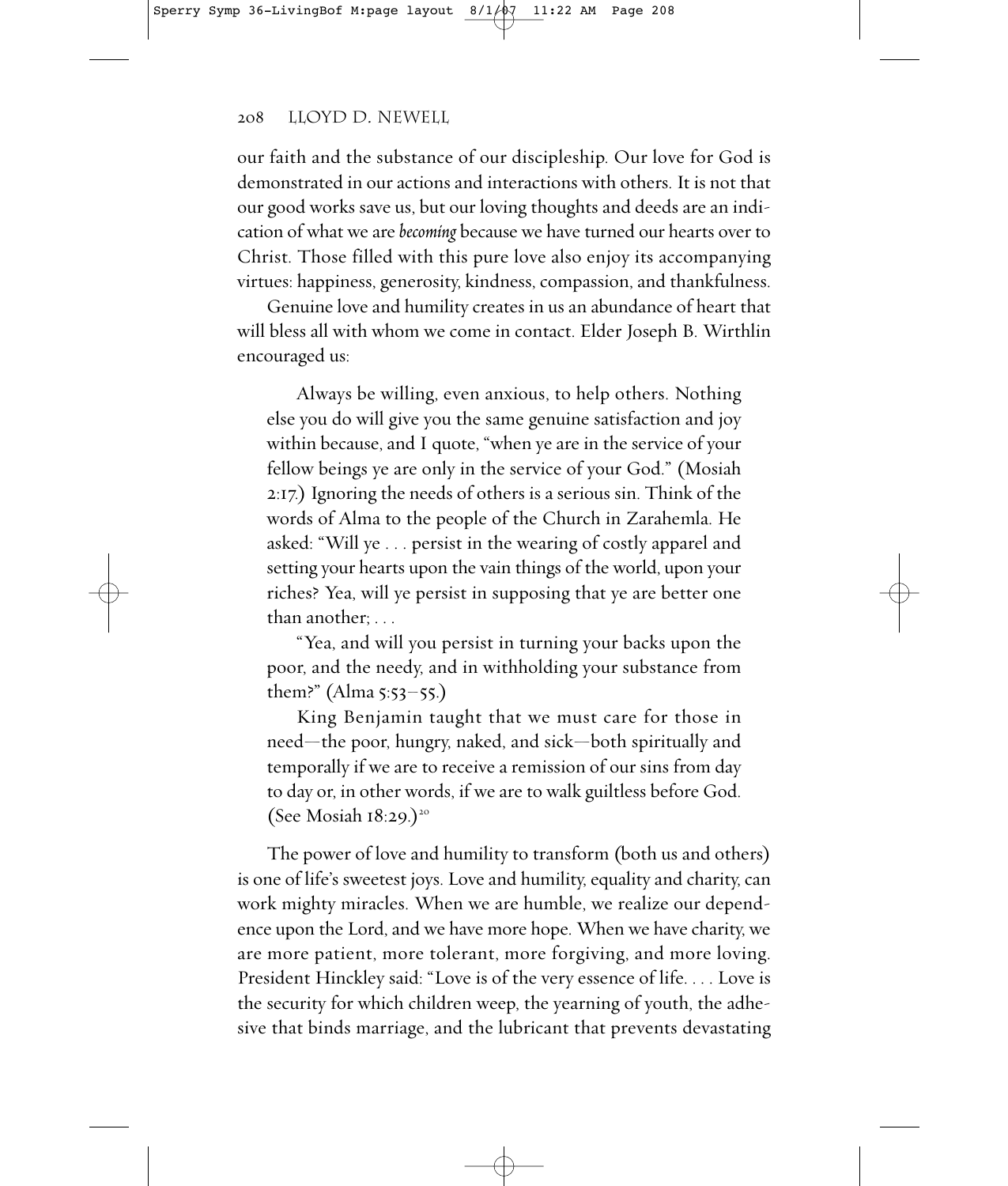#### "All are alike unto god" 209

friction in the home; it is the peace of old age, the sunlight of hope shining through death. How rich are those who enjoy it in their associations with family, friends, church, and neighbors. I am one who believes that love, like faith, is a gift of  $God."$ <sup>21</sup>

All love comes from God. The more we seek Him, the more we will feel His love working a mighty change in our hearts, and the more we will feel love for those around us. With all our hearts, we will know that "all are alike unto God" (2 Nephi 26:33).

#### NOTES

1. We get an additional witness of this truth in the New Testament: "For there is no difference between the Jew and the Greek: for the same Lord over all is rich unto all that call upon him. For whosoever shall call upon the name of the Lord shall be saved" (Romans  $10:12-13$ ).

2. This was in direct contrast to the religion of Nehor, which had just been introduced in the land and which taught that "every priest and teacher ought to become popular; and they ought not to labor with their hands, but that they ought to be supported by the people" (Alma 1:3).

3. Gordon B. Hinckley, "This Is the Work of the Master," *Ensign,* May 1995, 71.

4. George Albert Smith, in Conference Report, October 1933, 25.

5. Dallin H. Oaks, "Gospel Teaching," *Ensign,* November 1999, 79.

6. James E. Faust, "I Believe I Can, I Knew I Could," *Ensign,* November 2002, 51.

7. "The Honor and Dignity of Priesthood," in James R. Clark, comp., *Messages of the First Presidency of the Church of Jesus Christ of Latter- day Saints* (1965–75), 4:306.

8. Conversation with the author.

9. Joseph Smith, *History of the Church,* ed. B. H. Roberts, 2nd ed. rev. (Salt Lake City: Deseret Book, 1957), 4:227.

10. Dallin H. Oaks, "All Men Everywhere," *Ensign,* May 2006, 79.

11. Howard W. Hunter, "Conference Time," *Ensign,* November 1981, 12.

12. Alexander B. Morrison, "Come and See," *Ensign,* November 2000, 12.

13. Dallin H. Oaks, "All Men Everywhere," *Ensign,* May 2006, 77–78.

14. Gordon B. Hinckley, *Stand a Little Taller* (Salt Lake City: Deseret Book, 2001), 329.

15. Gordon B. Hinckley, "Closing Remarks," *Ensign,* May 2005, 102.

16. Boyd K. Packer, "Do Not Fear," *Ensign,* May 2004, 79.

17. See Henry B. Eyring, "The Power of Teaching Doctrine," *Ensign,* May 1999, 73–75.

18. Janette C. Hales, "A Pattern of Righteousness," *Ensign,* May 1991, 83–84.